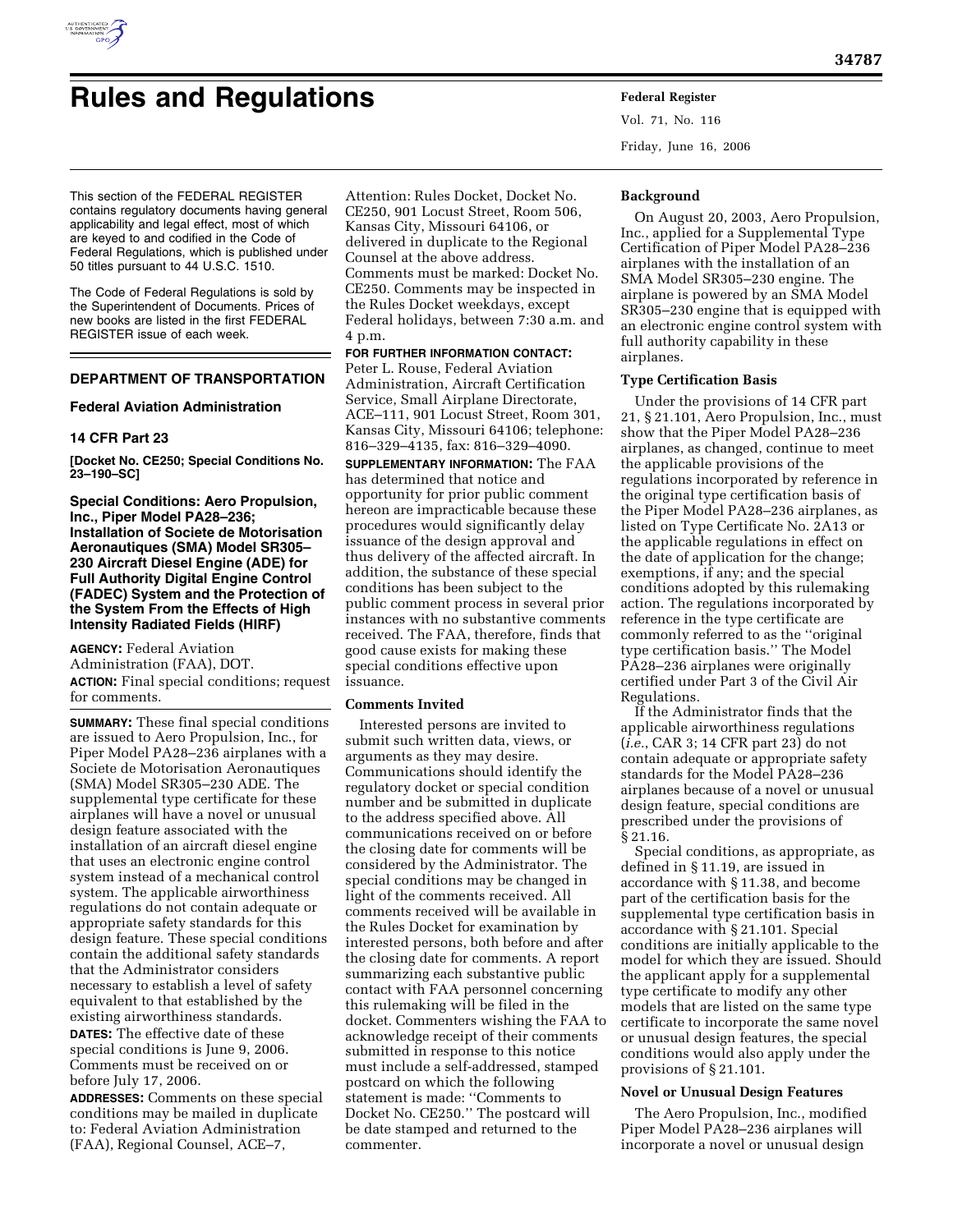feature, an engine that includes an electronic control system with FADEC capability.

Many advanced electronic systems are prone to either upsets or damage, or both, at energy levels lower than analog systems. The increasing use of high power radio frequency emitters mandates requirements for improved HIRF protection for electrical and electronic equipment. Since the electronic engine control system used on the Aero Propulsion, Inc., modified Piper Model PA28–236 airplanes will perform critical functions, provisions for protection from the effects of HIRF should be considered and, if necessary, incorporated into the airplane design data. The FAA policy contained in Notice 8110.71, dated April 2, 1998, establishes the HIRF energy levels that airplanes will be exposed to in service. The guidelines set forth in this notice are the result of an Aircraft Certification Service review of existing policy on HIRF, in light of the ongoing work of the Aviation Rulemaking Advisory Committee (ARAC) Electromagnetic Effects Harmonization Working Group (EEHWG). The EEHWG adopted a set of HIRF environment levels in November 1997 that were agreed upon by the FAA, the Joint Aviation Authorities (JAA), and industry participants. As a result, the HIRF environments in this notice reflect the environment levels recommended by this working group. This notice states that a FADEC is an example of a system that should address the HIRF environments.

Even though the control system will be certificated as part of the engine, the installation of an engine with an electronic control system requires evaluation due to the possible effects on or by other airplane systems (*e.g.*, radio interference with other airplane electronic systems, shared engine and airplane power sources). The regulatory requirements in 14 CFR part 23 for evaluating the installation of complex systems, including electronic systems, are contained in § 23.1309. However, when § 23.1309 was developed, the use of electronic control systems for engines was not envisioned; therefore, the § 23.1309 requirements were not applicable to systems certificated as part of the engine (reference  $\S 23.1309(f)(1)$ ). Also, electronic control systems often require inputs from airplane data and power sources and outputs to other airplane systems (*e.g.*, automated cockpit powerplant controls such as mixture setting). Although the parts of the system that are not certificated with the engine could be evaluated using the criteria of § 23.1309, the integral nature of systems such as these makes it

unfeasible to evaluate the airplane portion of the system without including the engine portion of the system. However, § 23.1309(f)(1) again prevents complete evaluation of the installed airplane system since evaluation of the engine system's effects is not required.

Therefore, special conditions are proposed for the Aero Propulsion, Inc., modified Piper Model PA28–236 airplanes to provide HIRF protection and to evaluate the installation of the electronic engine control system for compliance with the requirements of § 23.1309(a) through (e) at Amendment 23–49.

#### **Applicability**

As discussed above, these special conditions are applicable to the Aero Propulsion, Inc., modified Piper Model PA28–236 airplanes. Should Aero Propulsion, Inc., apply at a later date for a supplemental type certificate to modify any other model included on Type Certificate No. 2A13 to incorporate the same novel or unusual design features, the special conditions would apply to that model as well under the provisions of § 21.101.

#### **Conclusion**

This action affects only certain novel or unusual design features on Aero Propulsion, Inc., modified Piper Model PA28–236 airplanes. It is not a rule of general applicability, and it affects only the applicant who applied to the FAA for approval of these features on the airplane.

Under standard practice, the effective date of final special conditions would be 30 days after the date of publication in the **Federal Register**. However, as the certification date for the Piper Model PA28–236 is imminent, the FAA finds that good cause exists to make these special conditions effective upon issuance.

# **List of Subjects in 14 CFR Part 23**

Aircraft, Aviation safety, Signs and symbols.

## **Citation**

■ The authority citation for these special conditions is as follows:

**Authority:** 49 U.S.C. 106(g), 40113 and 44701; 14 CFR §§ 21.16 and 21.101; and 14 CFR 11.38 and 11.19.

### **The Special Conditions**

■ Accordingly, pursuant to the authority delegated to me by the Administrator, the following special conditions are issued as part of the supplemental type certification basis for Aero Propulsion, Inc., modified Piper Model PA28–236 airplanes.

1. *High Intensity Radiated Fields (HIRF) Protection.* In showing compliance with 14 CFR part 21 and the airworthiness requirements of 14 CFR part 23, protection against hazards caused by exposure to HIRF fields for the full authority digital engine control system, which performs critical functions, must be considered. To prevent this occurrence, the electronic engine control system must be designed and installed to ensure that the operation and operational capabilities of this critical system are not adversely affected when the airplane is exposed to high energy radio fields.

At this time, the FAA and other airworthiness authorities are unable to precisely define or control the HIRF energy level to which the airplane will be exposed in service; therefore, the FAA hereby defines two acceptable interim methods for complying with the requirement for protection of systems that perform critical functions.

(1) The applicant may demonstrate that the operation and operational capability of the installed electrical and electronic systems that perform critical functions are not adversely affected when the aircraft is exposed to the external HIRF threat environment defined in the following table:

| Frequency               | <b>Field Strength</b><br>(volts per meter) |         |
|-------------------------|--------------------------------------------|---------|
|                         | Peak                                       | Average |
| 10 kHz-100 kHz          | 50                                         | 50      |
| 100 kHz-500 kHz         | 50                                         | 50      |
| 500 kHz-2 MHz           | 50                                         | 50      |
| 2 MHz-30 MHz            | 100                                        | 100     |
| 30 MHz-70 MHz           | 50                                         | 50      |
| 70 MHz-100 MHz          | 50                                         | 50      |
| 100 MHz-200             |                                            |         |
| MHz                     | 100                                        | 100     |
| 200 MHz-400             |                                            |         |
| MHz                     | 100                                        | 100     |
| 400 MHz-700             |                                            |         |
| MHz                     | 700                                        | 50      |
| 700 MHz-1 GHz           | 700                                        | 100     |
| 1 GHz—2 GHz<br>$\cdots$ | 2000                                       | 200     |
| 2 GHz-4 GHz             | 3000                                       | 200     |
| 4 GHz-6 GHz             | 3000                                       | 200     |
| 6 GHz—8 GHz             | 1000                                       | 200     |
| 8 GHz—12 GHz            | 3000                                       | 300     |
| 12 GHz-18 GHz           | 2000                                       | 200     |
| 18 GHz-40 GHz           | 600                                        | 200     |

The field strengths are expressed in terms of peak root-mean-square (rms) values.

Or,

(2) The applicant may demonstrate by a system test and analysis that the electrical and electronic systems that perform critical functions can withstand a minimum threat of 100 volts per meter peak electrical strength, without the benefit of airplane structural shielding, in the frequency range of 10 KHz to 18 GHz. When using this test to show